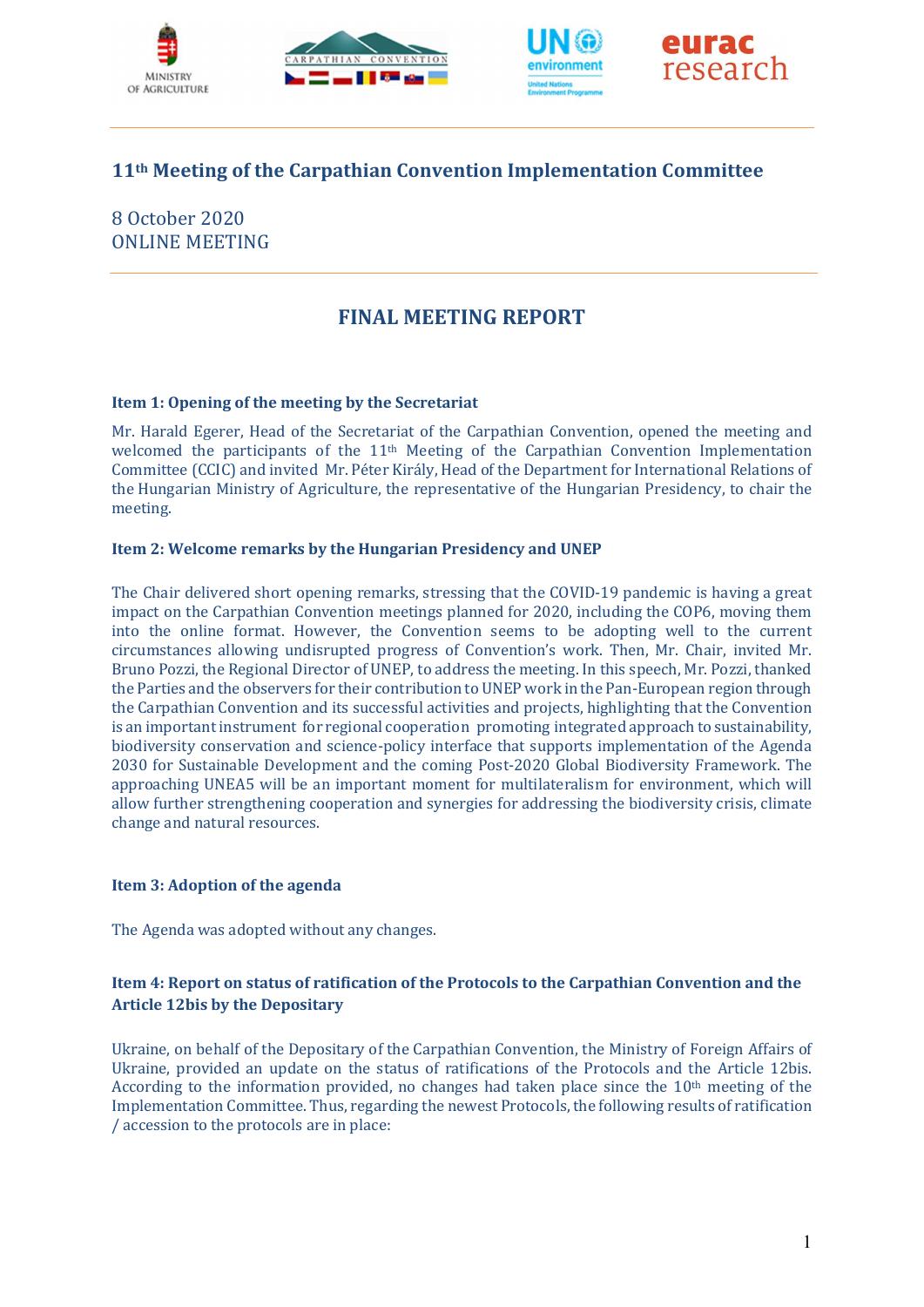







- The Protocol on Sustainable Transport entered into force in 2019 for 6 signatory countries (except for Hungary)

- The Protocol on Sustainable Agriculture and Rural Development entered into force in January 2020 for Hungary, the Czech Republic, Poland and Slovakia. Draft Law on ratification of the protocol is already under consideration in the Ukrainian parliament.

Secretariat note: Romania recently informed about the ratification of the Protocol on Sustainable Agriculture and Rural Development.

As for the accession to the new article of the Carpathian Convention 12bis on Climate Change, Hungary undertook obligations deriving from the amendment and Ukraine is advancing on the ratification process. In addition, Poland informed about recent ratification of the Article12bis.

## Item 5: Presentation of the PhD thesis on the Impacts of Social Networks in Regional Environmental Regimes on Regime Outcomes and Interactions - The Case of the Carpathian Convention by Dr. Marta Vetier

Dr. Marta Vetier, member of the Steering Committee of the Science for the Carpathian initiative, delivered a presentation on research conducted in regard to the Carpathian Convention and the interactions of involved actors and networks. Several recommendation were given by Dr. Vetier, to enhance the functioning of the network, among others, to establish an umbrella for NGOs and other informal organizations strengthening their voice within the implementation processes, develop project development and project management capacity in the region, strengthen the role of the Carpathian Convention as the regional framework to implement other conventions and policies.

The presentation is available on the Carpathian Convention website, including the link to the dissertation of Dr. Marta Vetier.

## Item 6: Revising of the Road Map towards the accession of the European Union to the Carpathian **Convention**

The Secretariat presented an overview of the process on promoting the EU accession to the Carpathian Convention, including a short report on recently undertaken activities and presentation of the revised Road Map towards the accession of the European Union to the Carpathian Convention (presentation available on the Carpathian Convention). Mr. Pozzi was invited to comment on the process considering his experience as the Head of EU Representation to Kenya and the role of UNEP for strengthening cooperation with the EU. Mr. Pozzi stressed that strong political message of the Parties to the EU institutions will be necessary for reaching successful consideration of the EU accession. He ensured as well about standing support of UNEP for this process. Hungary and Poland emphasised their commitment to lead the process of the EU accession. Poland confirmed that closer cooperation with the EU, leading to the EU acceding to the Convention as a party, will be one of the priority of their incoming 3-year term as the Polish Presidency of the Carpathian Convention (2021 -2023). The Parties were asked to share the views and comments on the document Road Map towards the accession of the European Union to the Carpathian Convention that is proposing several next steps to be taken in this regard. As a result, the Parties agreed to the proposed way forward outlined in the Road Map, suggesting some editorial changes to the text, which will be submitted in writing to the Secretariat.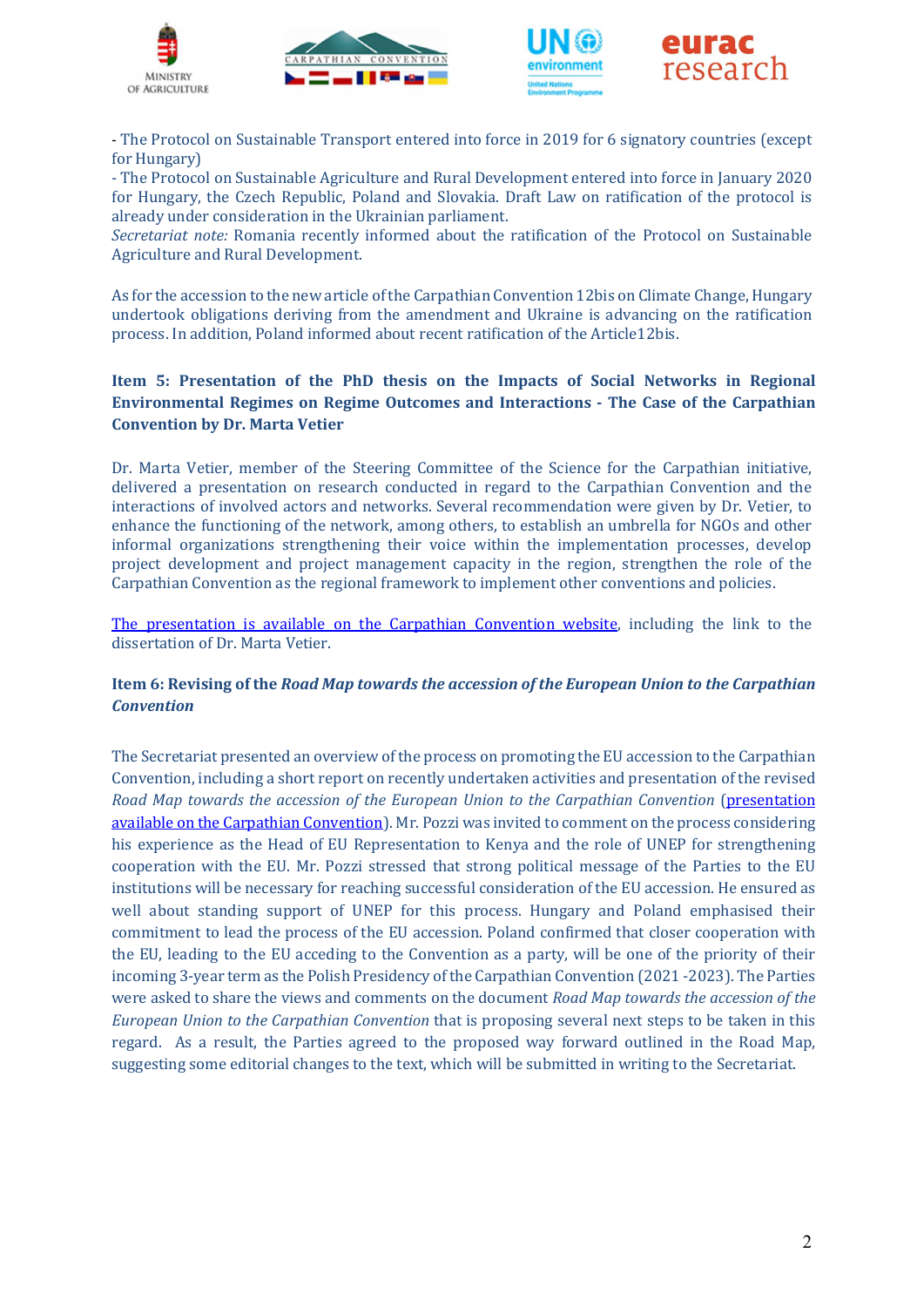







# Item 7: Introductory presentation on progress of work since COP5 and preparations for COP6 by the Secretariat

The Secretariat reported on the progress of work of the Carpathian Convention since the  $5<sup>th</sup>$  Meeting of the Conference of the Parties (COP5) and related preparation for COP6 (link to the presentation). The presentation was focused on the main activities undertaken within the implementation period 2018 -2020, paying special attention to the documents and activities that shall be reflected in the COP6 Decisions. The detailed reporting on the Carpathian Convention activities from the COP5 (2017) until now is available in the Progress Report for COP6.

## Item 8: Introductory presentation on Data Reporting Tool for MEAs – DaRT by UNEP

UNEP DaRT Team provided an overview of the Data Reporting Tool for MEAs, which is the first tool supporting Parties to effectively use synergies in the field of knowledge and information management for national reporting to biodiversity-related conventions (link to the presentation). The participants were informed how the Carpathian Convention can contribute to and benefit from the DaRT system. Note on the DaRT.

Short Q&A session followed the presentation, answering sever technical questions on the DaRT tool and its usage. The DaRT Team ensured the participants about its interest of further promoting the tool among the Carpathian Convention Parties. The Secretariat will further facilitate the consultation in this regard.

## Item 9: Reviewing and finalizing the draft COP6 Decisions, including administrative and financial matters

The Chair together with the Secretariat led the discussion on reviewing and negotiating the 3rd draft of the COP6 Decisions prepared with consideration of the comments received. The next steps agreed in order to finalize the COP6 Decisions are presented in the Annex 1 to this document.

#### Item 10: Reviewing and finalizing the COP6 organizational documents (draft agenda, credentials, etc.)

The Chair invited Poland to update the participants on the situation related to the organization of the COP6 due to the COVID-19 pandemic. Having considered uncertainties related to the coronavirus pandemic and possible restrictions linked to that, Poland proposed to change a format of COP6 to an online meeting at the technical level, which would adopt necessary decisions. This proposal was presented and agreed by the COP Bureau Members agreed on 1 July 2020. The online COP6 meeting will take place on 25 November 2020, most likely via MS Teams platform. In additional, and in order to compensate the lack of physical meeting at the COP6, Poland proposed to organize a ministerial conference in 2021 in Poland, if COVID-19 situation allows. The Ministerial Conference would allow for a political debate on the currently most important topics within the framework of the Carpathian Convention, including the EU accession to the Carpathian Convention.

Next, the Secretariat presented a draft agenda of the COP6, which due to the online arrangement will have a limited format. Furthermore, in agreement with the COP6 Bureau Members, the Secretariat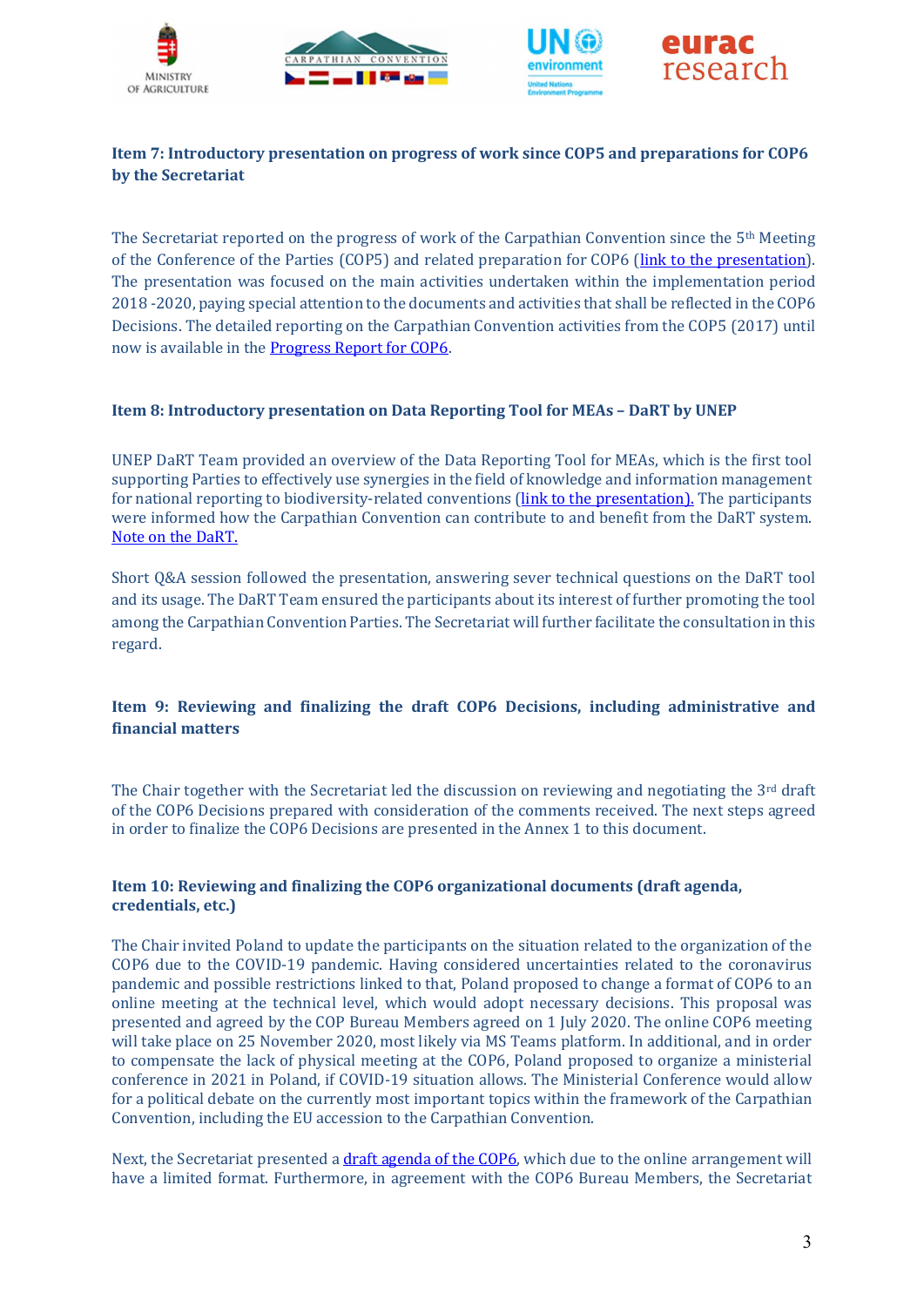







prepared a guidance documents that shall be followed for a online inter-governmental meeting of the Carpathian Convention, facilitating the meeting and its protocol. The Operating procedures for online meeting shall be considered as a supplement to the current Rules of Procedures of the Conference of the Parties to the Carpathian Convention.

Poland informed about the intended high-level online handover of the Presidencies at the beginning of the COP6 meeting, that should take a form of a high-level speeches of Hungary and Poland. The Secretariat informed about possibility of delivering opening remarks by Executive Director of UNEP, Ms. Inger Andersen at the COP6 The Secretariat reminded the Parties of the importance of credentials for the COP6 that will informed the Secretariat about the composition of a countries' authorised representation at the 6th Meeting of the Conference of the Parties. As informed in separate notification, taking into account the online format of the COP6, the Parties shall submit to the Secretariat, in an electronic format via email as soon as available, and before start of the Meeting at the latest, duly signed credentials of a Head of Delegation, Alternate Head of Delegation and Representatives, as appropriate. The hard copy shall be mailed to the Secretariat, for its records.

#### Item 11: Location of the Permanent Secretariat of the Carpathian Convention – updates by the Parties

Poland and Romania reconfirmed their respective proposals to host the Permanent Secretariat of the Carpathian Convention. Slovakia informed about the initial idea of a rotating Secretariat that would follow to the Party holding the Presidency of the Convention.

The Secretariat recalled the Decision COP5/17, which states that COP will review the issue of the Secretariat location and relevant requirements at a next meeting of the COP, if consensus has been reached.

## Item 12: Location and date of the CC COP7

Serbia kindly offered to host COP7 in Serbia and requested the Parties and the Secretariat to assist Serbia in preparation for the Serbian Presidency 2024 -2027.

#### Item 13: Other matters

No other matters were announced for discussion.

#### Item 14: Closure of the meeting

The Secretariat in summarizing the meeting, thank the Parties for their cooperative spirt and fruitful discussion and informed that the follow up after the CCIC meeting all include a list of topics that will need to finalize before COP6 (Annex 1). The Secretariat will contact the identified Parties in order to consult on the outstanding COP6 Decision. Upon the suggestion by the Chair, an additional meeting of the Focal Points will be possible in case of difficulties in finalizing the COP6 Decisions in a written procedure.

The Chair thanked the participants for their active contribution the meeting and declared the 11th CCIC meeting closed.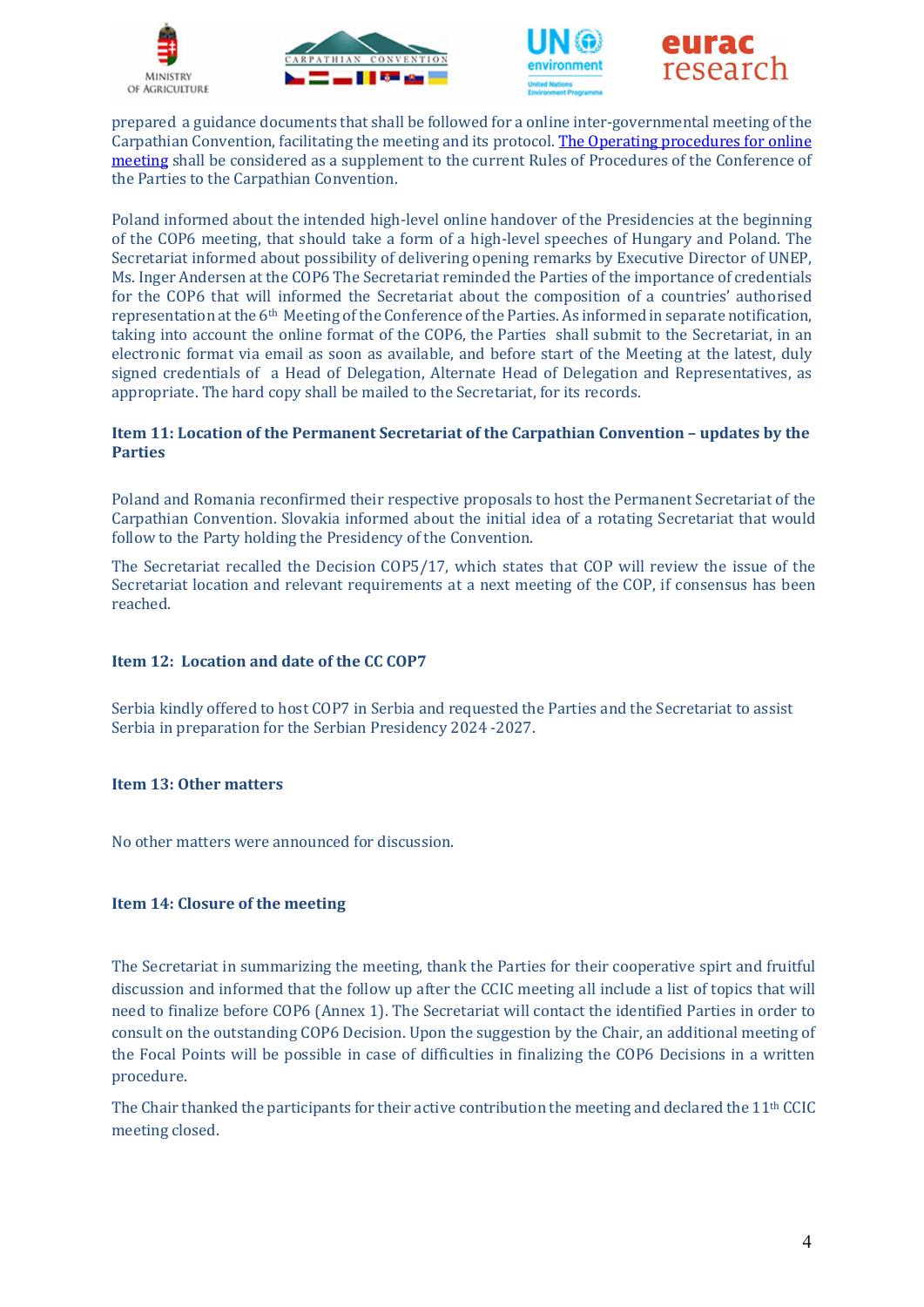





# ANNEX 1 Finalizing the COP6 Decisions – next steps

- 1) COP6/1 para 3 on reporting system, in consideration of possible further support and cooperation with DaRT, the Secretariat proposed some changes in the wording presented in the para of the COP6 Decision directly with reasoning in the comment for consideration of the Parties.
- 2) COP6/1 on improving functioning of the WGs, in consultation with Romania, a new para 7 of the COP6/1 that will be prepared in order to present the point of view of Romania on the work of the Working Groups. Secretariat will approach Romania with a proposal shortly.
- 3) COP6/3 para 3 on Road Map toward the EU accession to the Carpathian Convention, Czech Republic and Romania offer to send editorial comments to text of the Road Map.
- 4) COP6/3 para 9 on Macro-regional Strategy for the Carpathians, CCIC asked the Secretariat to redraft the para taking into account proposal by Poland but shortening it. New para is proposed in the Draft 4 of the COP6 Decisions.
- 5) COP6/3 para 13 awaiting for the Eu Council conclusion on EU 2002 Biodiversity Strategy to finalized.
- 6) COP6/3 para 14, on welcome/takes note of EU Green Deal, the Secretariat suggested keeping "welcome" with the explanation in the comment.
- 7) COP6/3 new para 15 on EU Forest Strategy proposed by Poland, in square brackets until the Parties have a chance to get familiar with the new para and take position on it.
- 8) COP6/3 new para 16 new para proposed by Hungary requires further justification by Hungary.
- 9) COP6/5 para 7 on UN Biodiversity Summit, CCIC proposed that Poland and Czech Republic further elaborate on the COP6/5 para 7 providing more information on Biodiversity Summit with possible reference to the biodiversity pledge
- 10) COP6/9 para 1 on adopting International Action Plan for the Conservation and Sustainable Management for the Carpathian Populations of Large Carnivores (Large Carnivores Action Plan), para still in square brackets until final version of the document is agreed by the Parties. In this respect, the Secretariat encourages the Parties to submit the comment to the 5th draft of the Large Carnivores Action Plan (Poland and Czech Republic did so already). Follow up email by Secretariat will be send shortly.
- 11) COP6/9 para 6 on promoting results of the ConnectGREEN project, especially the Action Plan for the Identification, Preservation and Management of Ecological Corridors, the Secretariat provided further rationing for keeping the references to the ConnectGREEN project results in COP6 Decisions text (comment)